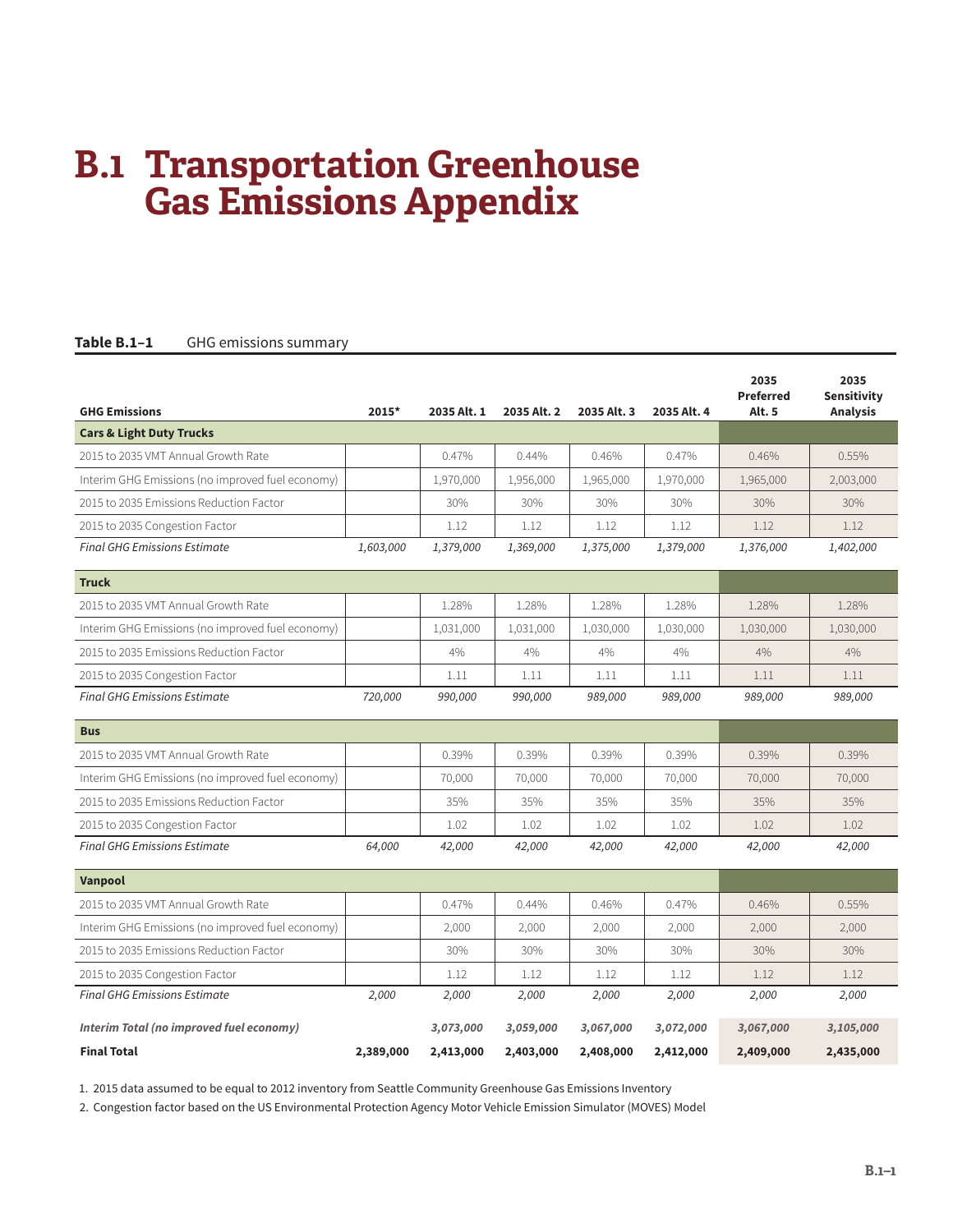Seattle Comprehensive Plan Update **Final EIS** May 5, 2016

**B.1 Transportation GHG Emissions**

| 4. COMMENTS       |
|-------------------|
| <b>APPENDICES</b> |

**Table B.1–2** Auto and light duty truck VMT

|                            |            |             |             |             |             | 2035 Preferred | <b>2035 Sensitivity</b> |
|----------------------------|------------|-------------|-------------|-------------|-------------|----------------|-------------------------|
| <b>Trip Type</b>           | 2015       | 2035 Alt. 1 | 2035 Alt. 2 | 2035 Alt. 3 | 2035 Alt. 4 | <b>Alt. 5</b>  | <b>Analysis</b>         |
|                            | 932,108    | 1,032,308   | 1,009,709   | 1,027,709   | 1,024,805   | 1,023,873      | 1,060,952               |
| X/X                        | 3,481,841  | 3,809,819   | 3,812,472   | 3,801,808   | 3,822,751   | 3,811,754      | 3,849,130               |
| XX                         | 15,441,729 | 18,070,080  | 18,050,993  | 18,079,784  | 18,052,289  | 18,071,846     | 18,072,022              |
| Total                      | 19,855,678 | 22,912,208  | 22,873,174  | 22,909,301  | 22,899,845  | 22,907,474     | 22,982,104              |
| Seattle VMT                | 2,673,029  | 2,937,218   | 2,915,945   | 2,928,613   | 2,936,181   | 2,929,750      | 2,985,517               |
| External VMT               | 17,182,649 | 19,974,990  | 19,957,229  | 19,980,688  | 19,963,665  | 19,977,723     | 19,996,587              |
| Seattle Annual Growth Rate |            | 0.47%       | 0.44%       | 0.46%       | 0.47%       | 0.46%          | 0.55%                   |

# **Table B.1–3** Medium and heavy truck VMT

| <b>Trip Type</b>           | 2015    | 2035 Alt. 1 | 2035 Alt. 2 | 2035 Alt. 3 | 2035 Alt. 4 | 2035 Preferred<br><b>Alt. 5</b> | <b>2035 Sensitivity</b><br><b>Analysis</b> |
|----------------------------|---------|-------------|-------------|-------------|-------------|---------------------------------|--------------------------------------------|
| $\mathbb{H}$               | 14.974  | 20,025      | 19,926      | 20,081      | 19,990      | 19,932                          | 19,953                                     |
| X/X                        | 244,149 | 313,678     | 313,872     | 313,376     | 313,495     | 313,581                         | 313,451                                    |
| XX                         | 624,124 | 877,338     | 878,742     | 877,203     | 877,959     | 878,292                         | 878,581                                    |
| Total                      | 883.247 | 1,211,041   | 1,212,541   | 1,210,660   | 1,211,444   | 1,211,805                       | 1,211,985                                  |
| Seattle VMT                | 137.049 | 176,864     | 176,863     | 176,769     | 176.737     | 176,722                         | 176,679                                    |
| <b>External VMT</b>        | 746,199 | 1,034,177   | 1,035,678   | 1,033,891   | 1,034,707   | 1,035,082                       | 1,035,306                                  |
| Seattle Annual Growth Rate |         | 1.28%       | 1.28%       | 1.28%       | 1.28%       | 1.28%                           | 1.28%                                      |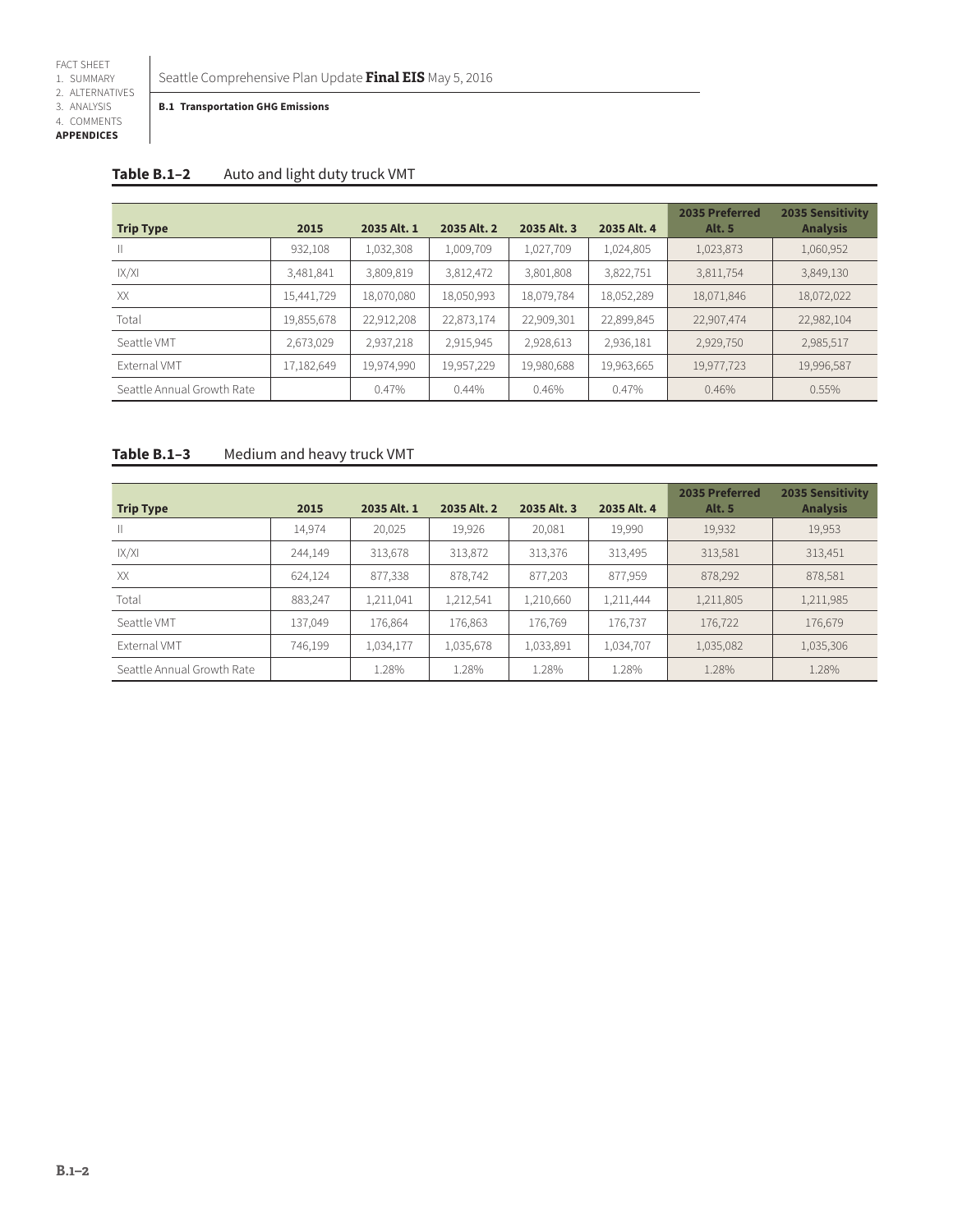### **B.1 Transportation GHG Emissions**

1. SUMMARY 2. ALTERNATIVES 3. ANALYSIS 4. COMMENTS

FACT SHEET

**APPENDICES**

## Table B.1-4 Regional comparison

|                                                                         | 2015      | 2035 Alt. 1 | 2035 Alt. 2 | 2035 Alt. 3 | 2035 Alt. 4 | 2035 Preferred<br><b>Alt. 5</b> | 2035 Sensitivity<br><b>Analysis</b> |
|-------------------------------------------------------------------------|-----------|-------------|-------------|-------------|-------------|---------------------------------|-------------------------------------|
| <b>City of Seattle</b>                                                  |           |             |             |             |             |                                 |                                     |
| Households                                                              | 302,220   | 368,464     | 368,473     | 368,480     | 368,475     | 368,494                         | 396,992                             |
| Jobs                                                                    | 534,392   | 649,394     | 649,386     | 649,404     | 649.394     | 649,391                         | 649,391                             |
| <b>VMT</b>                                                              | 2,673,029 | 2,937,218   | 2,915,945   | 2,928,613   | 2,936,181   | 2,929,750                       | 2,985,517                           |
| VMT per Pop+Job                                                         | 2.3       | 2.1         | 2.1         | 2.1         | 2.1         | 2.1                             | 2.0                                 |
| Includes 100% of trips with at least one end in Seattle<br><b>Notes</b> |           |             |             |             |             |                                 |                                     |

*Assumes 2.06 average household size*

| <b>Outside Seattle</b> |            |            |            |            |            |            |            |
|------------------------|------------|------------|------------|------------|------------|------------|------------|
| Households             | 1,232,266  | 1,640,356  | 1,640,356  | 1,640,356  | 1,640,356  | 1,640,356  | 1,640,356  |
| Jobs                   | 1,410,406  | 2,034,792  | 2,034,792  | 2,034,792  | 2,034,792  | 2,034,792  | 2,034,792  |
| <b>VMT</b>             | 17,182,649 | 19,974,990 | 19,957,229 | 19,980,688 | 19,963,665 | 19,977,723 | 19,996,587 |
| VMT per Pop+Job        | 3.7        | 3.2        | 3.2        | 3.2        | 3.2        | 3.2        | 3.2        |

*Notes Includes 100% of trips with at least one end outside Seattle*

*Assumes 2.57 average household size*

#### Table B.1-5 Road transportation pollutant emissions

|                  | <b>Emissions in Tons per Year</b> |             |             |             |             |  |  |  |  |
|------------------|-----------------------------------|-------------|-------------|-------------|-------------|--|--|--|--|
| <b>Pollutant</b> | 2015                              | 2035 Alt. 1 | 2035 Alt. 2 | 2035 Alt. 3 | 2035 Alt. 4 |  |  |  |  |
| VOC              | 465.7                             | 204.3       | 203.7       | 203.9       | 204.1       |  |  |  |  |
| $NO_{x}$         | 4.945.6                           | 1,688.4     | 1,685.5     | 1,685.9     | 1,687.1     |  |  |  |  |
| -CO              | 10,992.5                          | 4,778.4     | 4,746.3     | 4,765.2     | 4,778.0     |  |  |  |  |
| $PM_{2.5}$       | 58.5                              | 43.7        | 43.6        | 43.6        | 43.7        |  |  |  |  |

*Source: Fehr & Peers, 2016.*